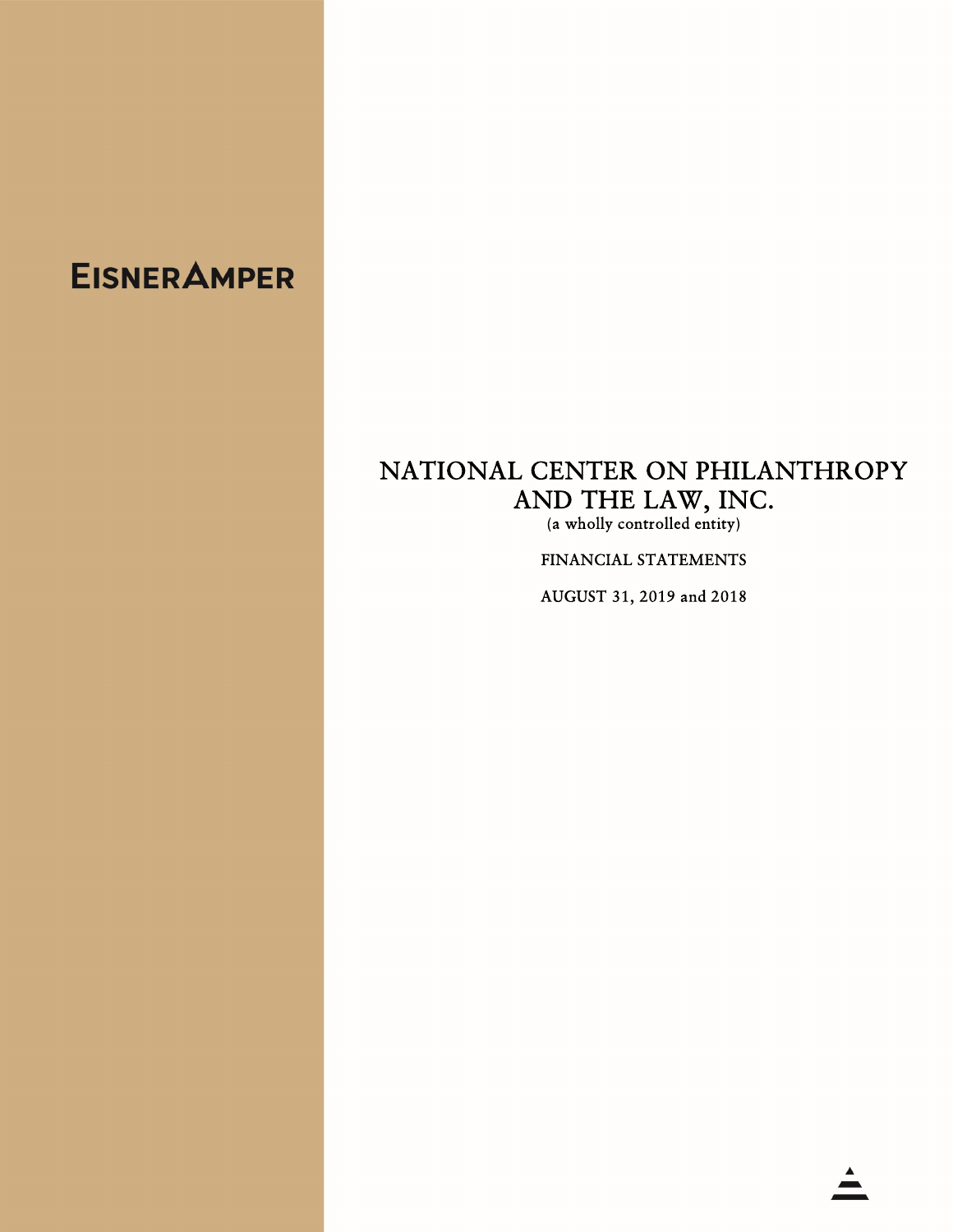# **Contents**

|  | Page |
|--|------|
|--|------|

| <b>Independent Auditors' Report</b>                                                                                                |              |
|------------------------------------------------------------------------------------------------------------------------------------|--------------|
| <b>Financial Statements</b>                                                                                                        |              |
| Statements of financial position as of August 31, 2019 and 2018                                                                    | 3            |
| Statements of activities for the years ended August 31, 2019 and 2018                                                              | 4            |
| Statement of functional expenses for the year ended August 31, 2019<br>(with summarized financial information for August 31, 2018) | 5            |
| Statement of functional expenses for the year ended August 31, 2018                                                                | 6            |
| Statements of cash flows for the years ended August 31, 2019 and 2018                                                              | $\mathbf{7}$ |
| Notes to financial statements                                                                                                      | 8            |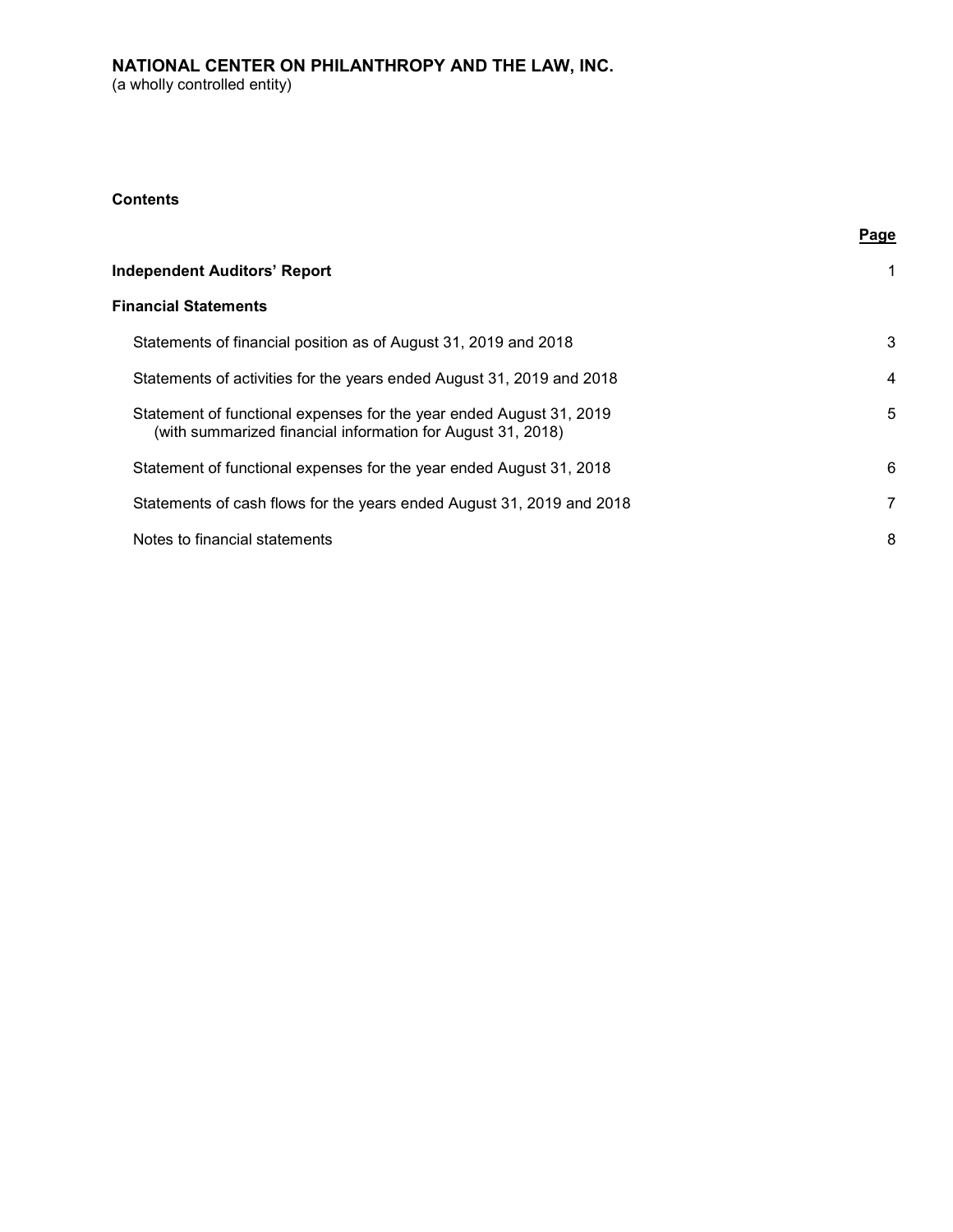# **EISNER AMPER**

#### l, INDEPENDENT AUDITORS' REPORT

Board of Directors National Center on Philanthropy and the Law, Inc.

#### Report on the Financial Statements

We have audited the accompanying financial statements of the National Center on Philanthropy and the Law, Inc. (a wholly controlled entity) (the "Center"), which comprise the statements of financial position as of August 31, 2019 and 2018, and the related statements of activities, functional expenses, and cash flows for the years then ended, and the related notes to the financial statements.

#### Management's Responsibility for the Financial Statements

The Center's management is responsible for the preparation and fair presentation of these financial statements in accordance with accounting principles generally accepted in the United States of America; this includes the design, implementation, and maintenance of internal control relevant to the preparation and fair presentation of financial statements that are free from material misstatement, whether due to fraud or error.

#### Auditor's Responsibility

Our responsibility is to express an opinion on these financial statements based on our audits. We conducted our audits in accordance with auditing standards generally accepted in the United States of America. Those standards require that we plan and perform the audits to obtain reasonable assurance about whether the financial statements are free from material misstatement.

An audit involves performing procedures to obtain evidence about the amounts and disclosures in the financial statements. The procedures selected depend on the auditor's judgment, including the assessment of the risks of material misstatement of the financial statements, whether due to fraud or error. In making those risk assessments, the auditor considers internal control relevant to the organization's preparation and fair presentation of the financial statements, in order to design audit procedures that are appropriate in the circumstances, but not for the purpose of expressing an opinion on the effectiveness of the organization's internal control. Accordingly, we express no such opinion. An audit also includes evaluating the appropriateness of accounting policies used and the reasonableness of significant accounting estimates made by management, as well as evaluating the overall presentation of the financial statements.

We believe that the audit evidence we have obtained is sufficient and appropriate to provide a basis for our audit opinion.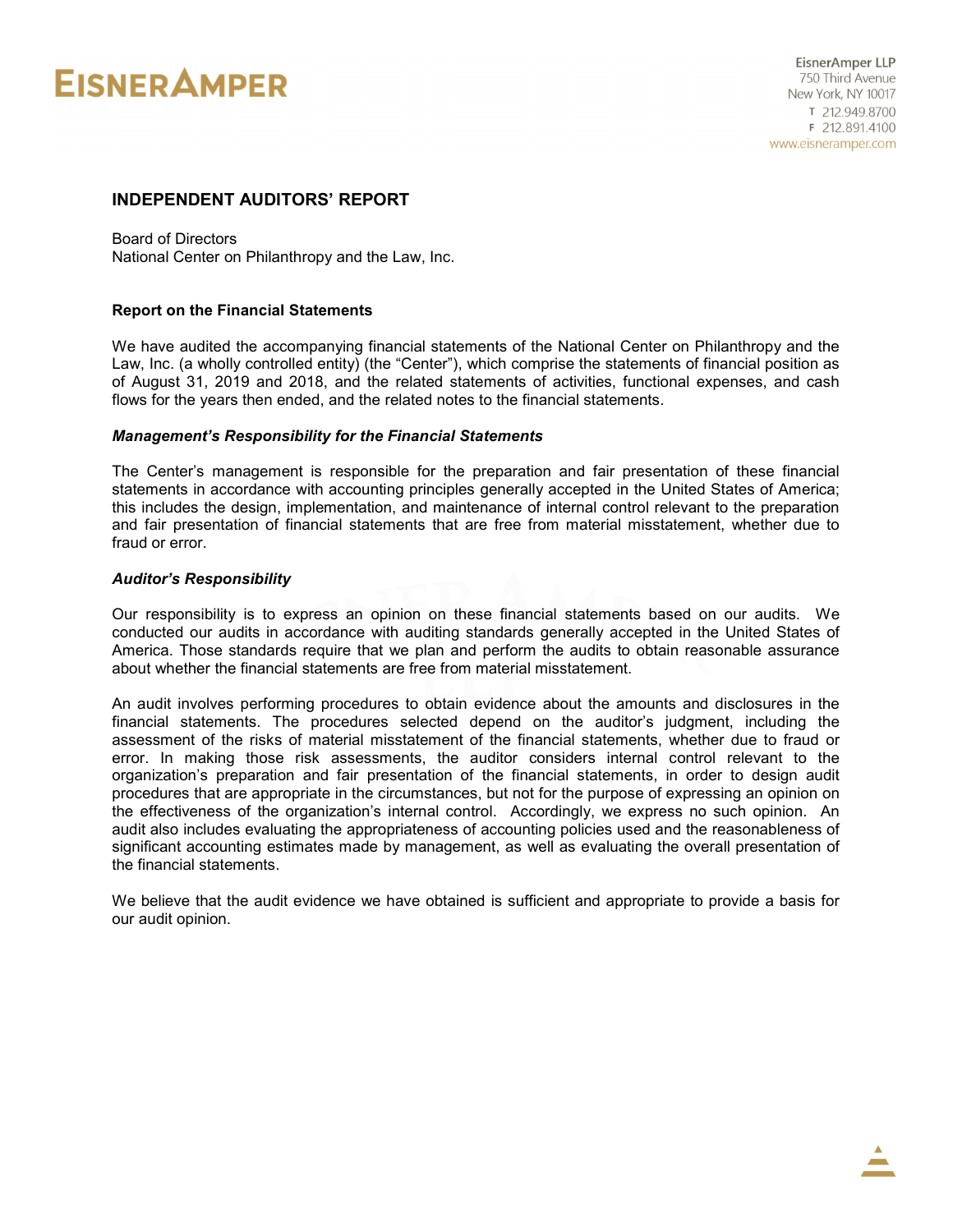# **EISNER AMPER**

# **Opinion**

In our opinion, the financial statements referred to above present fairly, in all material respects, the financial position of the National Center on Philanthropy and the Law, Inc. as of August 31, 2019 and 2018, and the changes in its net assets and its cash flows for the years then ended, in accordance with accounting principles generally accepted in the United States of America.

# Adjustment to Prior Financial Statements

As discussed in Note A[11], the Center has restated its 2018 financial statements during the current year to correct its opening net asset categories and the amount of net assets released from restrictions during the year ended August 31, 2018.

Eisnerfmper LLP

EISNERAMPER LLP New York, New York June 16, 2020

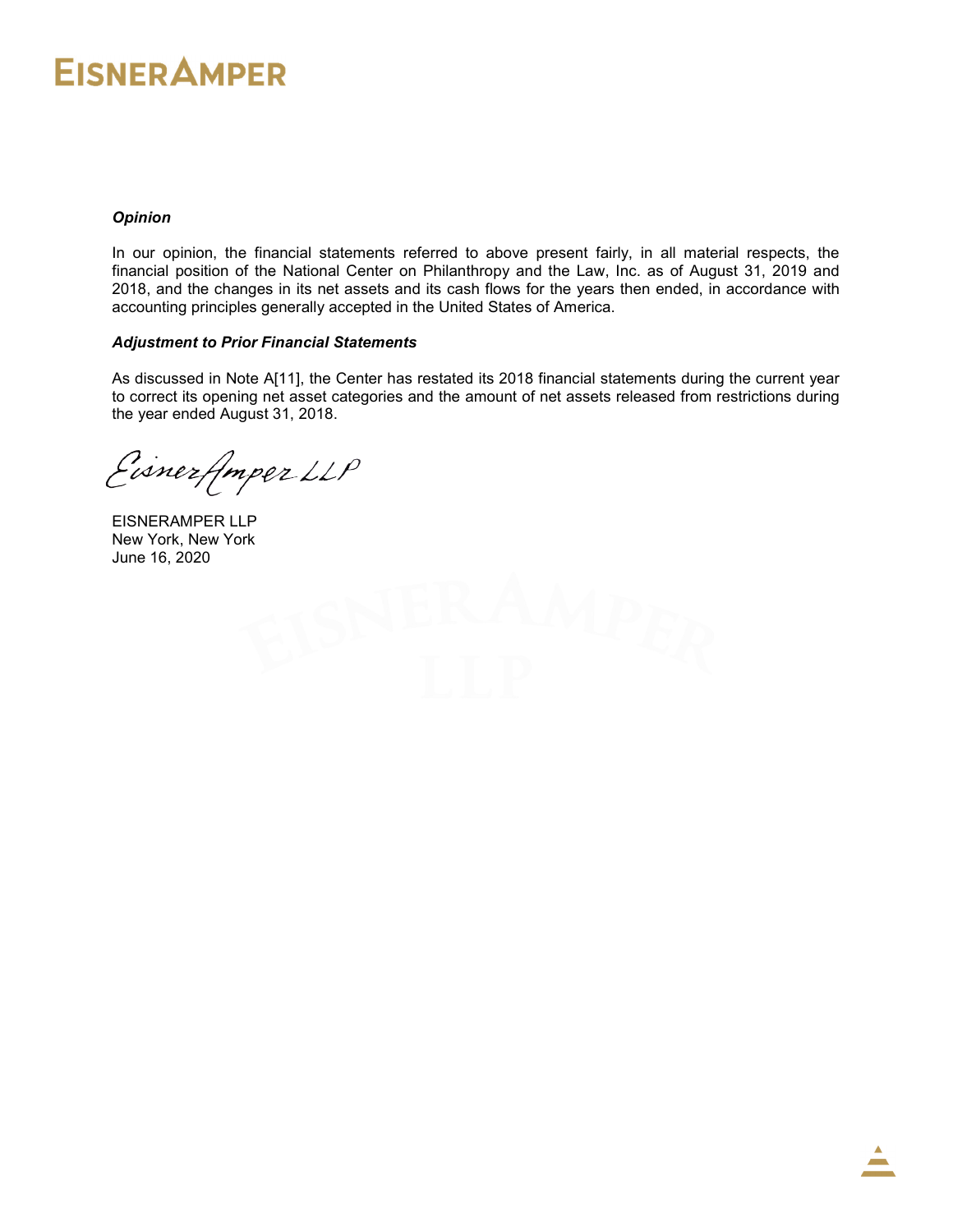(a wholly controlled entity)

# Statements of Financial Position

|                                            | August 31,      |                |               |  |  |
|--------------------------------------------|-----------------|----------------|---------------|--|--|
|                                            | 2019            |                | 2018          |  |  |
|                                            |                 |                | (as restated) |  |  |
|                                            |                 |                |               |  |  |
| <b>ASSETS</b>                              |                 |                |               |  |  |
| Cash and cash equivalents                  | \$<br>291,743   | \$             | 26,000        |  |  |
| Cash held by New York University           |                 |                | 239,699       |  |  |
| Contributions receivable, net (see Note B) | 849,313         |                | 1,112,684     |  |  |
| Dividends receivable                       | 44              |                | 2,353         |  |  |
| Investments (see Note C)                   | 6,645,880       |                | 6,806,713     |  |  |
|                                            |                 |                |               |  |  |
|                                            | \$<br>7,786,980 | \$             | 8,187,449     |  |  |
|                                            |                 |                |               |  |  |
| <b>LIABILITIES AND NET ASSETS</b>          |                 |                |               |  |  |
| Liabilities:                               |                 |                |               |  |  |
| Due to New York University                 | \$<br>51,783    | \$             |               |  |  |
|                                            |                 |                |               |  |  |
| Net assets:                                |                 |                |               |  |  |
| Without donor restrictions                 | 3,975,851       |                | 4,112,863     |  |  |
|                                            |                 |                |               |  |  |
| With donor restrictions: (see Note G)      |                 |                |               |  |  |
| Perpetual in nature                        | 2,285,400       |                | 2,285,400     |  |  |
| Purpose and time restricted                | 1,473,946       |                | 1,789,186     |  |  |
|                                            |                 |                |               |  |  |
| Total net assets with donor restrictions   | 3,759,346       |                | 4,074,586     |  |  |
|                                            |                 |                |               |  |  |
| Total net assets                           | 7,735,197       |                | 8,187,449     |  |  |
|                                            |                 |                |               |  |  |
|                                            | \$<br>7,786,980 | $\mathfrak{S}$ | 8,187,449     |  |  |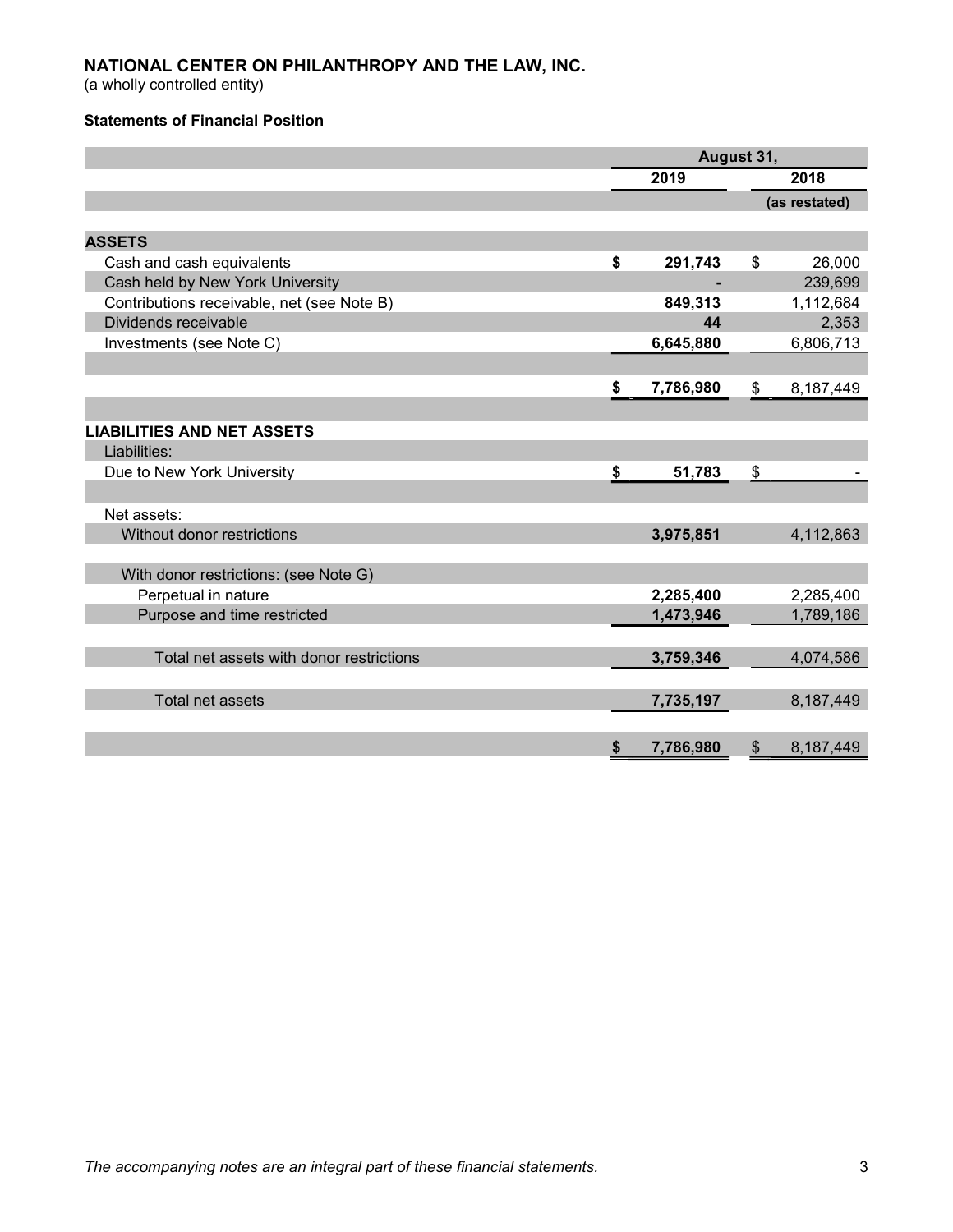(a wholly controlled entity)

# Statements of Activities

|                                        | <b>Year Ended August 31,</b> |                                             |    |                                          |    |              |                                             |      |                                          |                 |  |
|----------------------------------------|------------------------------|---------------------------------------------|----|------------------------------------------|----|--------------|---------------------------------------------|------|------------------------------------------|-----------------|--|
|                                        |                              |                                             |    | 2019                                     |    |              |                                             | 2018 |                                          |                 |  |
|                                        |                              | <b>Without Donor</b><br><b>Restrictions</b> |    | <b>With Donor</b><br><b>Restrictions</b> |    | <b>Total</b> | <b>Without Donor</b><br><b>Restrictions</b> |      | <b>With Donor</b><br><b>Restrictions</b> | <b>Total</b>    |  |
|                                        |                              |                                             |    |                                          |    |              | (as restated)                               |      |                                          |                 |  |
| <b>Support and revenue:</b>            |                              |                                             |    |                                          |    |              |                                             |      |                                          |                 |  |
| Contributions                          | \$                           | 4,425                                       | S. | 126,629                                  | \$ | 131,054      | $\mathfrak{S}$<br>60,750                    |      | \$1,269,335                              | 1,330,085<br>\$ |  |
| Investment earnings, net               |                              | 204,517                                     |    | 89,161                                   |    | 293,678      | 434,311                                     |      | 194,760                                  | 629,071         |  |
| Net realized and unrealized (losses)   |                              |                                             |    |                                          |    |              |                                             |      |                                          |                 |  |
| on investments                         |                              | (133, 065)                                  |    | (58,011)                                 |    | (191, 076)   | (243, 154)                                  |      | (109, 039)                               | (352, 193)      |  |
| Other income (see Note A[7]ii)         |                              | 290,000                                     |    | 10,828                                   |    | 300,828      | 290,000                                     |      | 9,439                                    | 299,439         |  |
|                                        |                              |                                             |    |                                          |    |              |                                             |      |                                          |                 |  |
| Support and revenue before net assets  |                              |                                             |    |                                          |    |              |                                             |      |                                          |                 |  |
| released from restrictions             |                              | 365,877                                     |    | 168,607                                  |    | 534,484      | 541,907                                     |      | 1,364,495                                | 1,906,402       |  |
| Net assets released from restrictions  |                              | 483,847                                     |    | (483, 847)                               |    |              | 678,329                                     |      | (678, 329)                               |                 |  |
|                                        |                              |                                             |    |                                          |    |              |                                             |      |                                          |                 |  |
| Total support and revenue              |                              | 849,724                                     |    | (315, 240)                               |    | 534,484      | 1,220,236                                   |      | 686,166                                  | 1,906,402       |  |
|                                        |                              |                                             |    |                                          |    |              |                                             |      |                                          |                 |  |
| <b>Expenses:</b>                       |                              |                                             |    |                                          |    |              |                                             |      |                                          |                 |  |
| Program services                       |                              | 851,968                                     |    | $\sim$                                   |    | 851,968      | 768,641                                     |      | $\sim$                                   | 768,641         |  |
| Supporting services:                   |                              |                                             |    |                                          |    |              |                                             |      |                                          |                 |  |
| General and administrative             |                              | 69,766                                      |    |                                          |    | 69,766       | 74,992                                      |      |                                          | 74,992          |  |
| Fund-raising                           |                              | 65,002                                      |    |                                          |    | 65,002       | 63,734                                      |      |                                          | 63,734          |  |
|                                        |                              |                                             |    |                                          |    |              |                                             |      |                                          |                 |  |
| Total supporting services              |                              | 134,768                                     |    | $\blacksquare$                           |    | 134,768      | 138,726                                     |      |                                          | 138,726         |  |
|                                        |                              |                                             |    |                                          |    |              |                                             |      |                                          |                 |  |
| Total expenses                         |                              | 986,736                                     |    | $\blacksquare$                           |    | 986,736      | 907,367                                     |      | $\blacksquare$                           | 907,367         |  |
|                                        |                              |                                             |    |                                          |    |              |                                             |      |                                          |                 |  |
| <b>Change in net assets</b>            |                              | (137, 012)                                  |    | (315, 240)                               |    | (452, 252)   | 312,869                                     |      | 686,166                                  | 999,035         |  |
| Net assets - September 1 (as restated) |                              | 4,112,863                                   |    | 4,074,586                                |    | 8,187,449    | 3,799,994                                   |      | 3,388,420                                | 7,188,414       |  |
|                                        |                              |                                             |    |                                          |    |              |                                             |      |                                          |                 |  |
|                                        |                              |                                             |    |                                          |    |              |                                             |      |                                          |                 |  |
| <b>Net assets - August 31</b>          | S.                           | 3,975,851                                   |    | \$3,759,346                              |    | 7,735,197    | \$4,112,863                                 |      | \$4,074,586                              | \$8,187,449     |  |

The accompanying notes are an integral part of these financial statements. The accompanying notes are an integral part of these financial statements.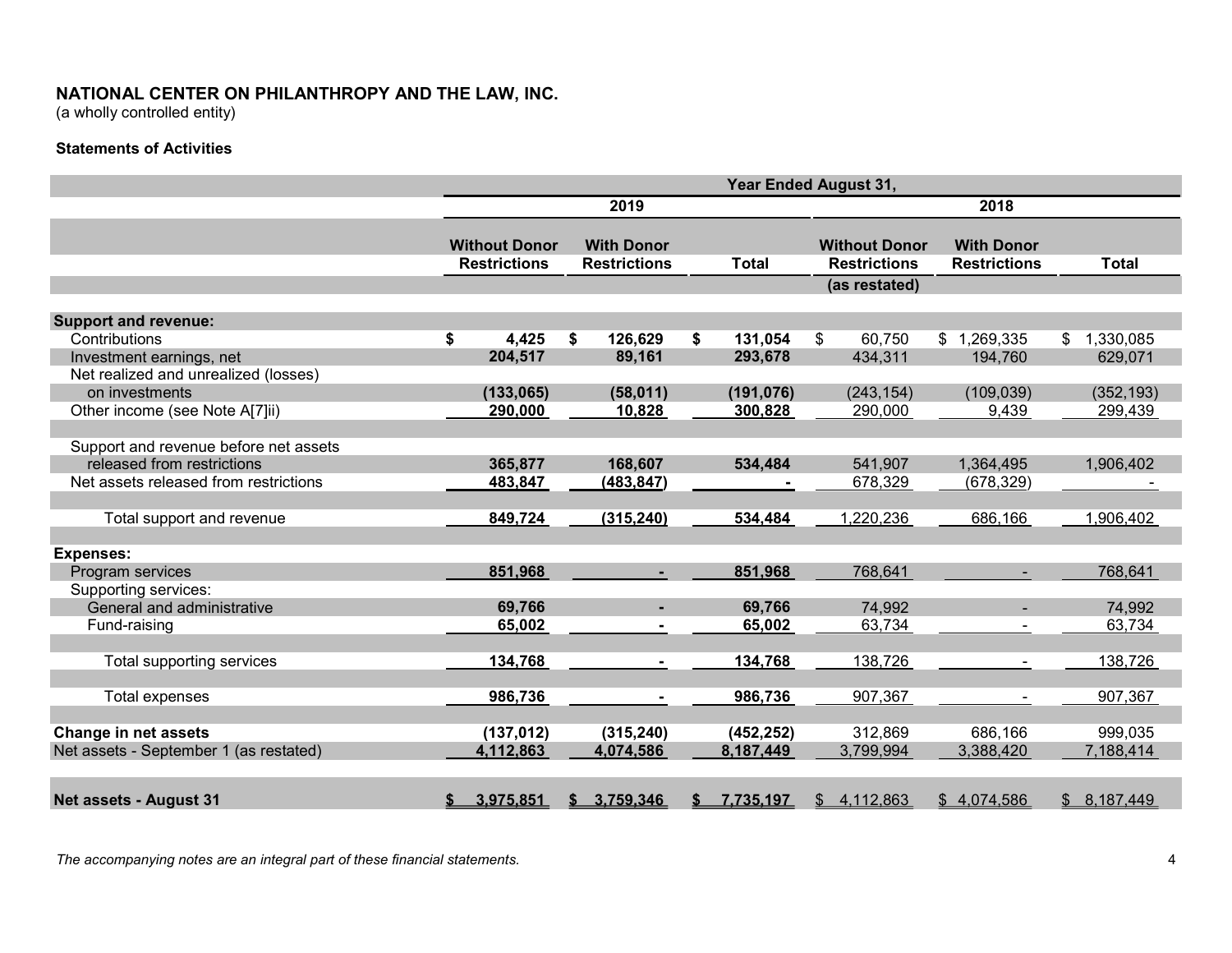(a wholly controlled entity)

# Statement of Functional Expenses

#### Year Ended August 31, 2019

(with summarized financial information for 2018)

|                                 | Program<br><b>Services:</b> |                             |                       |    |                |    |                       |               |         |
|---------------------------------|-----------------------------|-----------------------------|-----------------------|----|----------------|----|-----------------------|---------------|---------|
|                                 | <b>Research and</b>         | <b>Supporting Services:</b> |                       |    |                |    |                       |               |         |
|                                 | <b>Education on</b>         | <b>General and</b>          |                       |    | Fund-          |    | <b>Total Expenses</b> |               |         |
|                                 | Philanthropy                |                             | <b>Administrative</b> |    | Raising        |    | 2019                  |               | 2018    |
|                                 |                             |                             |                       |    |                |    |                       |               |         |
| <b>Salaries</b>                 | \$<br>439,111               | \$                          | 34,230                | \$ | 44,811         | \$ | 518,152               | \$            | 503,418 |
| Employee benefits               | 64,690                      |                             | 5,043                 |    | 6,601          |    | 76,334                |               | 79,717  |
| Pension contributions           | 40,439                      |                             | 3,152                 |    | 4,127          |    | 47,718                |               | 41,307  |
| Payroll taxes                   | 26,605                      |                             | 2,074                 |    | 2,715          |    | 31,394                |               | 30,001  |
| Professional fees               |                             |                             | 2,112                 |    |                |    | 2,112                 |               | 699     |
| Accounting                      |                             |                             | 18,000                |    | $\blacksquare$ |    | 18,000                |               | 16,000  |
| Library services                | 13,358                      |                             |                       |    |                |    | 13,358                |               | 13,360  |
| Books and periodicals           | 27,230                      |                             | ٠                     |    | $\blacksquare$ |    | 27,230                |               | 43,617  |
| Office supplies and equipment   | 1,316                       |                             | 103                   |    | 134            |    | 1,553                 |               | 1,642   |
| Postage                         | 310                         |                             | 24                    |    | 32             |    | 366                   |               | 412     |
| Stationery and printing         | 4,297                       |                             |                       |    |                |    | 4,297                 |               | 3,608   |
| <b>Travel</b>                   | 61,378                      |                             | -                     |    | ÷              |    | 61,378                |               | 49,954  |
| Meals and meetings              | 40,614                      |                             |                       |    |                |    | 40,614                |               | 41,853  |
| Information technology services | 5,660                       |                             | 441                   |    | 578            |    | 6,679                 |               | 6,300   |
| Rent                            | 53,771                      |                             | 4,192                 |    | 5,487          |    | 63,450                |               | 62,822  |
| Memberships                     | 8,923                       |                             | $\blacksquare$        |    | ۰.             |    | 8,923                 |               | 6,732   |
| Fellowships                     | 59,203                      |                             |                       |    |                |    | 59,203                |               |         |
| Honoraria and awards            | 5,063                       |                             | 395                   |    | 517            |    | 5,975                 |               | 5,925   |
|                                 |                             |                             |                       |    |                |    |                       |               |         |
| <b>Total expenses</b>           | \$<br>851,968               | \$                          | 69,766                |    | 65,002         | S  | 986,736               | $\frac{1}{2}$ | 907,367 |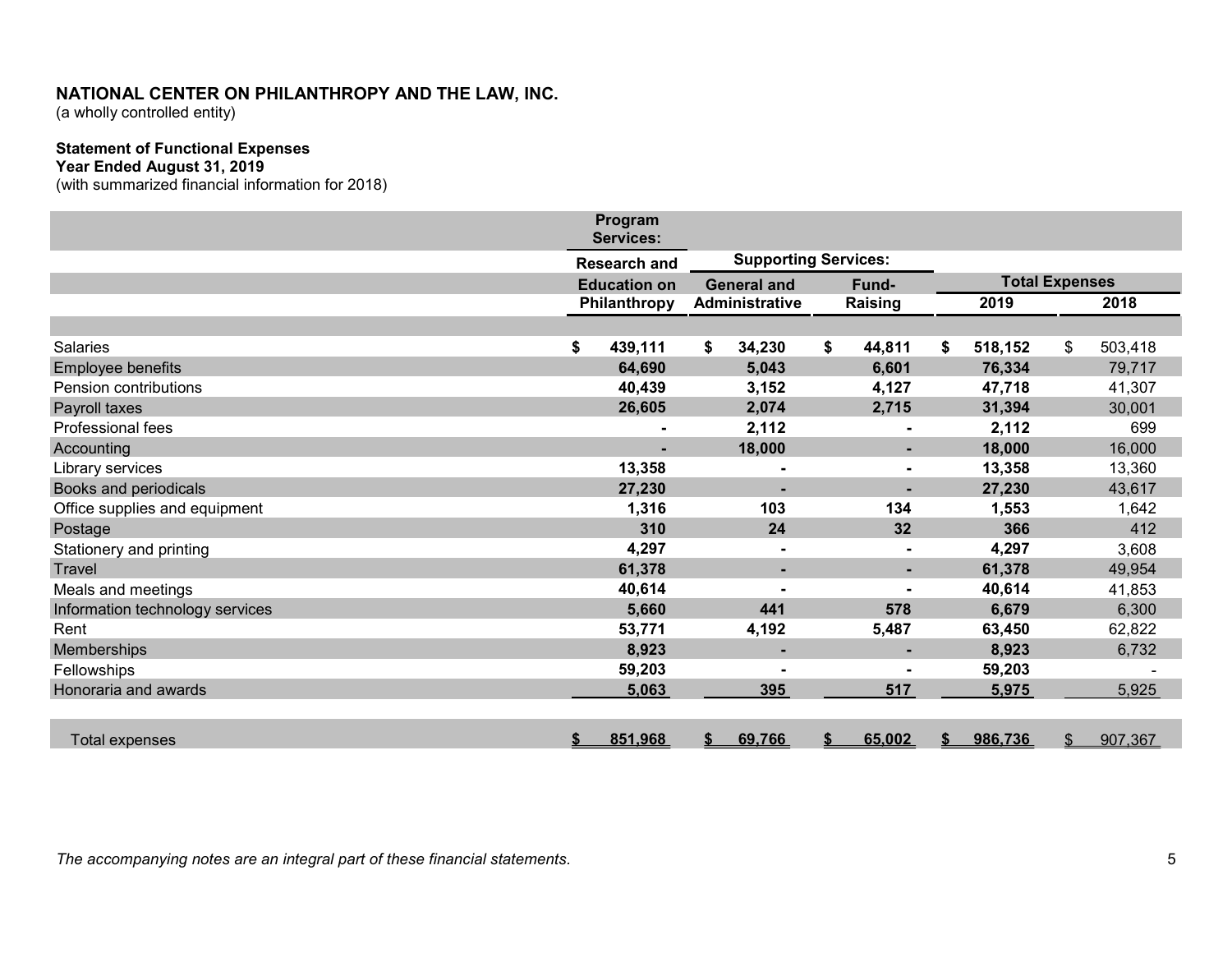(a wholly controlled entity)

## Statement of Functional Expenses Year Ended August 31, 2018

|                                 | Program<br><b>Services:</b> |                             |              |                 |
|---------------------------------|-----------------------------|-----------------------------|--------------|-----------------|
|                                 | <b>Research and</b>         | <b>Supporting Services:</b> |              |                 |
|                                 | <b>Education on</b>         | <b>General and</b>          | Fund-        | <b>Total</b>    |
|                                 |                             | Philanthropy Administrative | Raising      | <b>Expenses</b> |
|                                 |                             |                             |              |                 |
| <b>Salaries</b>                 | \$<br>419,444               | \$<br>40,115                | \$<br>43,859 | \$<br>503,418   |
| <b>Employee benefits</b>        | 66,420                      | 6,352                       | 6,945        | 79,717          |
| Payroll taxes                   | 24,996                      | 2,391                       | 2,614        | 30,001          |
| Pension contribution            | 34,417                      | 3,291                       | 3,599        | 41,307          |
| <b>Professional fees</b>        |                             | 699                         |              | 699             |
| Accounting                      |                             | 16,000                      |              | 16,000          |
| Library services                | 13,360                      |                             |              | 13,360          |
| Books and periodicals           | 43,617                      |                             |              | 43,617          |
| Office supplies and equipment   | 1,368                       | 131                         | 143          | 1,642           |
| Postage                         | 343                         | 33                          | 36           | 412             |
| Stationery and printing         | 3,608                       |                             |              | 3,608           |
| <b>Travel</b>                   | 49,954                      |                             |              | 49,954          |
| Meals and meetings              | 41,853                      |                             |              | 41,853          |
| Information technology services | 5,249                       | 502                         | 549          | 6,300           |
| Rent                            | 52,343                      | 5,006                       | 5,473        | 62,822          |
| Memberships                     | 6,732                       |                             |              | 6,732           |
| Honoraria and awards            | 4,937                       | 472                         | 516          | 5,925           |
|                                 |                             |                             |              |                 |
| <b>Total expenses</b>           | 768,641<br>\$               | 74,992<br>\$                | 63,734<br>\$ | 907,367<br>\$   |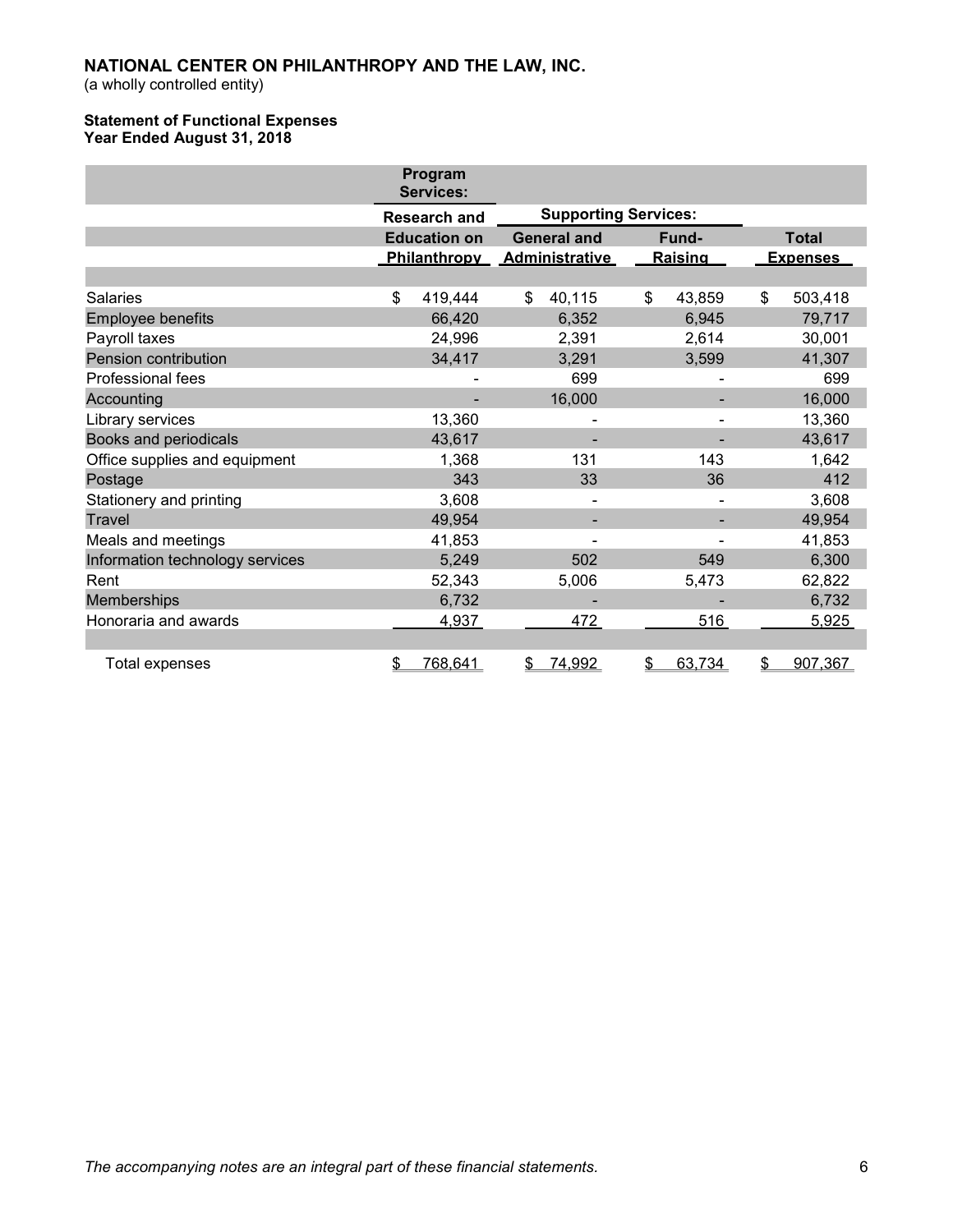(a wholly controlled entity)

# Statements of Cash Flows

|                                                                       | <b>Year Ended August 31,</b> |            |    |             |
|-----------------------------------------------------------------------|------------------------------|------------|----|-------------|
|                                                                       |                              | 2019       |    | 2018        |
|                                                                       |                              |            |    |             |
| Cash flows from operating activities:                                 |                              |            |    |             |
| Change in net assets                                                  | \$                           | (452, 252) | \$ | 999,035     |
| Adjustments to reconcile change in net assets to net cash provided by |                              |            |    |             |
| operating activities:                                                 |                              |            |    |             |
| Unrealized losses on investments                                      |                              | 304,630    |    | 497,330     |
| Realized gains on sales of investments                                |                              | (113, 554) |    | (145, 137)  |
| Changes in:                                                           |                              |            |    |             |
| Contributions receivable, net                                         |                              | 263,371    |    | (672, 335)  |
| Dividends receivable                                                  |                              | 2,309      |    | (2, 353)    |
| Due to New York University                                            |                              | 51.783     |    |             |
|                                                                       |                              |            |    |             |
| Net cash provided by operating activities                             |                              | 56.287     |    | 676,540     |
| <b>Cash flows from investing activities:</b>                          |                              |            |    |             |
| Purchases of investments                                              |                              | (432, 822) |    | (1,476,245) |
| Proceeds from sales of investments                                    |                              | 402.579    |    | 875,527     |
|                                                                       |                              |            |    |             |
| Net cash used in investing activities                                 |                              | (30.243)   |    | (600, 718)  |
| Net increase in cash and cash equivalents, and cash                   |                              |            |    |             |
|                                                                       |                              |            |    |             |
| held by New York University                                           |                              | 26,044     |    | 75,822      |
| Cash and cash equivalents, and cash held by                           |                              |            |    |             |
| New York University at beginning of year                              |                              | 265.699    |    | 189,877     |
| Cash and cash equivalents, and cash held by                           |                              |            |    |             |
| New York University at end of year                                    | \$                           | 291,743    | \$ | 265,699     |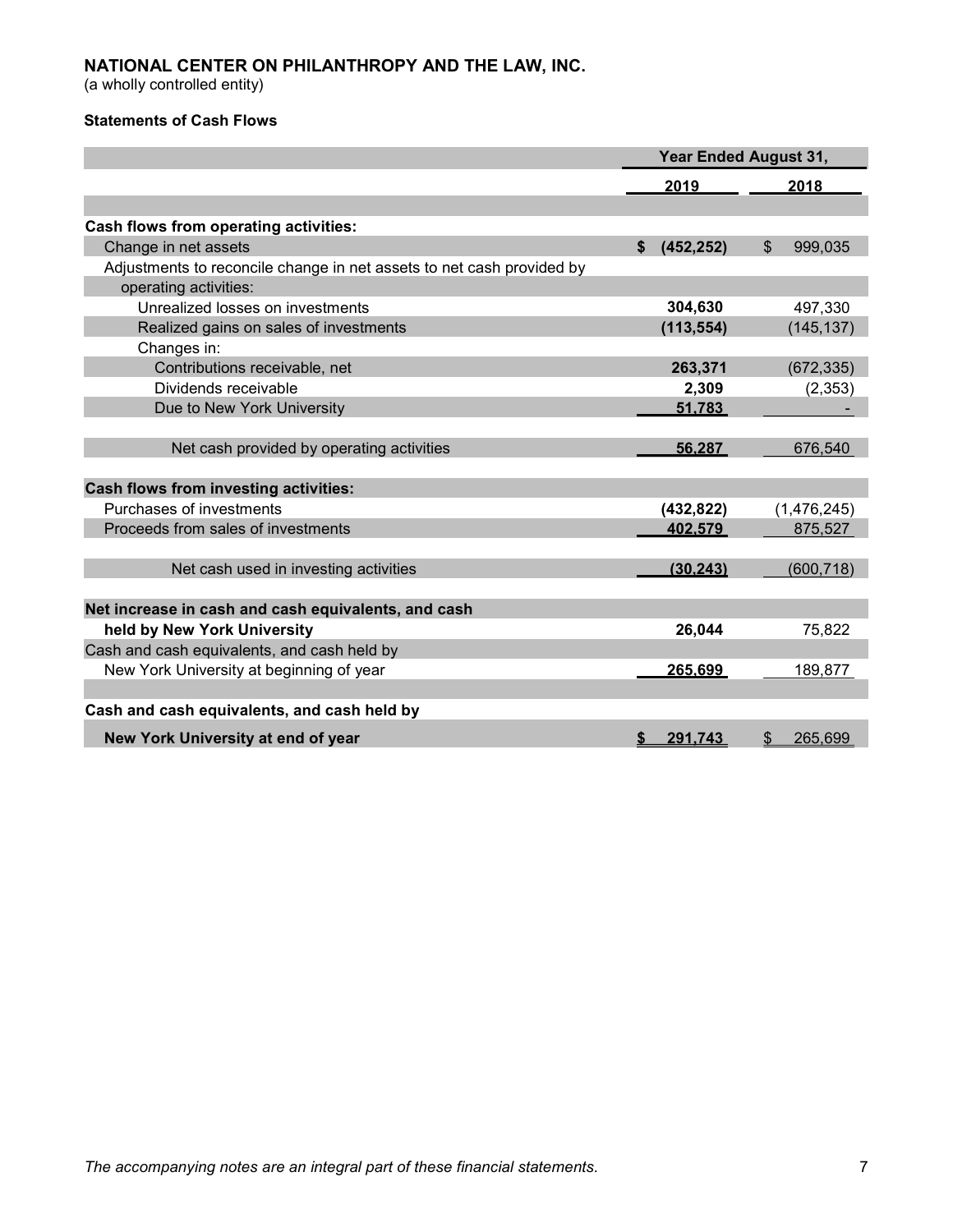(a wholly controlled entity)

Notes to Financial Statements August 31, 2019 and 2018

#### NOTE A - ORGANIZATION AND SUMMARY OF SIGNIFICANT ACCOUNTING POLICIES

## [1] Organization:

The National Center for Philanthropy and the Law, Inc. (the "Center") was incorporated in New York in July 1996. The Center operates exclusively for charitable and educational purposes, including the promotion, encouragement, and sponsorship of study, research, and other educational activities in the area of philanthropy and the law. The Center achieves its purpose by (i) conducting or supporting activities for the benefit of New York University (the "University"), (ii) performing various functions of the University, and (iii) carrying out the purposes of the University. Members of the Board of Directors of the Center are appointed by the New York University School of Law Foundation, and, accordingly, the Center is a wholly controlled entity of the University.

As a wholly controlled entity of the University, the Center has been determined by the Internal Revenue Service to qualify as a Type I supporting organization under Section 509(a)(3) of the Internal Revenue Code of 1986, as amended (the "Code"), is exempt under 501(c)(3) of the Code from federal income taxes, and has been classified as an organization that is not a private foundation under Section 509(a) of the Code. In addition, the Center is exempt from state and local income taxes under comparable laws. The Center qualifies for the maximum charitable contribution deduction by donors.

#### [2] Basis of accounting:

The financial statements of the Center have been prepared using the accrual basis of accounting and conform to accounting principles generally accepted in the United States of America ("U.S. GAAP"), as applicable to not-for-profit entities.

#### [3] Use of estimates:

The preparation of financial statements in conformity with U.S. GAAP requires management to make estimates and assumptions that affect the reported amount of assets, liabilities, support and revenue, and expenses as well as the disclosure of contingent assets and liabilities. Actual results could differ from those estimates.

#### [4] Cash and cash equivalents/ Due to New York University:

Cash and cash equivalents include all highly-liquid debt instruments with a maturity of three months or less when purchased. As of August 31, 2019, the Center had a liability to the University for \$51,783. As of August 31, 2018, \$239,699 of the Center's cash was held by the University in one of its operating accounts.

#### [5] Investments:

Investments are comprised of mutual funds and a money-market account. The multi-asset mutual fund consists of underlying investments with readily determinable fair values, such as global stocks and commodities. Additionally, the Center invests in debt-based mutual funds. All mutual funds are reported at fair value as of fiscal-year end in the statements of financial position.

Investment transactions are recorded on a trade-date basis. Realized gains and losses on investments sold, and unrealized appreciation and depreciation on investments held, are reported on the statements of activities as increases and decreases in net assets without restrictions unless their use is restricted through donor stipulations. Realized gains and losses on investments are determined by comparison of the cost at acquisition to proceeds at the time of disposition. Unrealized gains and losses on investments are determined by comparing each investment's cost to the fair value at the end of each fiscal year. The earnings from dividends and interest are recognized when earned.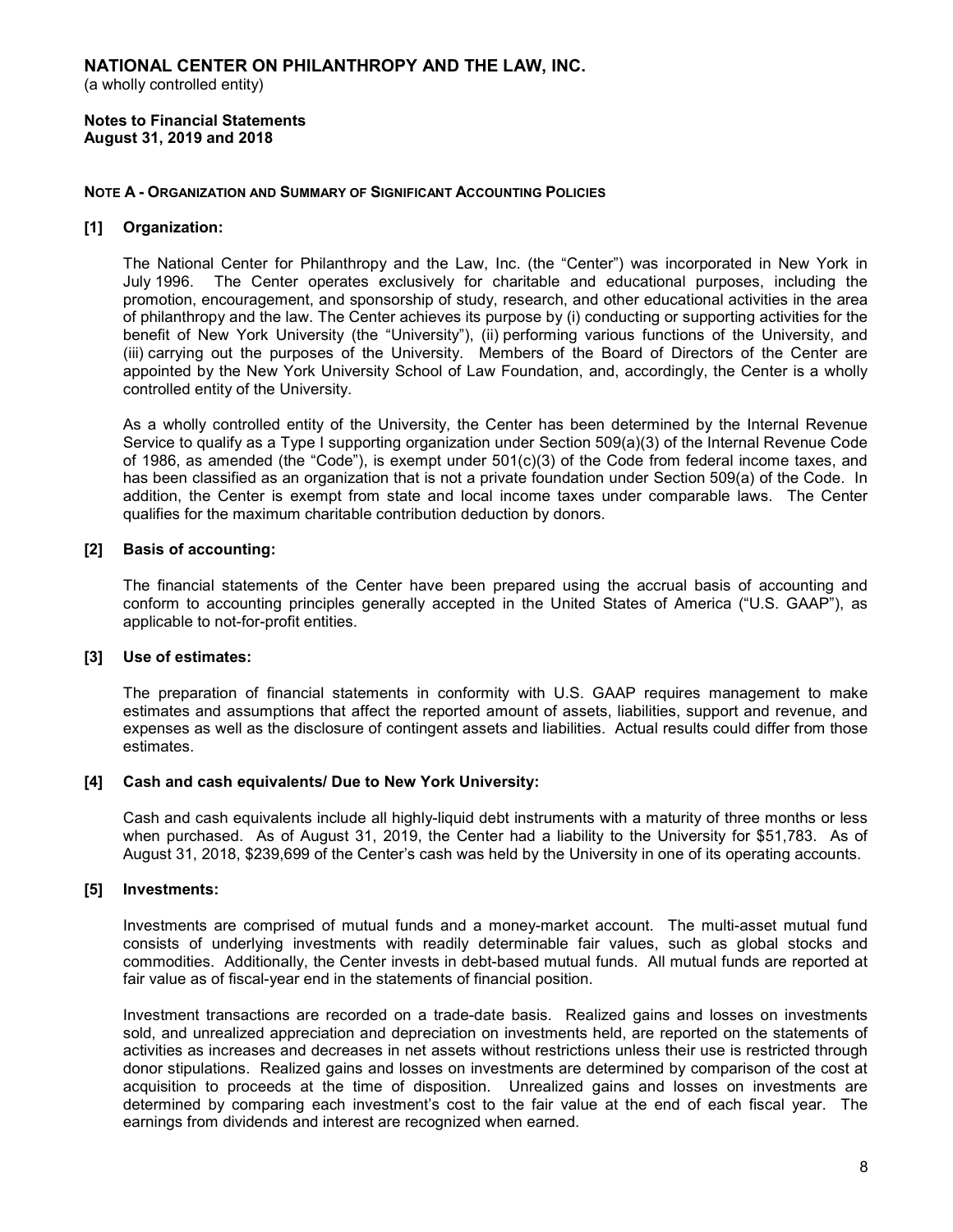#### Notes to Financial Statements August 31, 2019 and 2018

#### NOTE A - ORGANIZATION AND SUMMARY OF SIGNIFICANT ACCOUNTING POLICIES (CONTINUED)

#### [5] Investments: (continued)

Investment expenses include the services of bank trustees, investment managers and custodians. The balances of investment management fees disclosed in Note C are those specific fees charged by the Center's investment managers in each fiscal year; however, they do not include those fees that are embedded in mutual fund transactions.

#### [6] Net assets:

(i) Net Assets Without Donor Restrictions:

Net assets without donor restrictions are the remaining net assets of the Center that are used to carry out the Center's mission and are not subject to donor-imposed restrictions.

(ii) Net Assets With Donor Restrictions:

Net assets with donor restrictions represent those resources that are subject to donor-imposed restrictions such as specific purposes and/or the passage of time. Some donor-imposed restrictions are perpetual in nature, where the donor stipulates that resources be maintained permanently. These resources, as well as the earnings thereon, are subject to the requirements of the New York Prudent Management of Institutional Funds Act ("NYPMIFA"). The purposes for which the income and net capital appreciation arising from underlying assets may be used depend on the wishes of those donors.

Net assets released from restrictions represent one of the following: (i) appropriations for expenditure by the Board of Directors; (ii) the satisfaction of the restricted purposes specified by the donors; or (iii) the passage of time, and are reclassified as net assets without donor restrictions and are reported in the statement of activities as net assets released from restriction.

#### [7] Revenue recognition:

#### (i) Contributions:

Unconditional promises to contribute to the Center (if any) are recognized as revenue in the period the promise is received. Contributions receivable not expected to be collected within a year are reported at their discounted present values, at a rate commensurate with the risk involved.

#### (ii) Other income:

During fiscal-year 2016, the Nonprofit Forum became a program of the Center. The funds contributed for this program are included in net assets with donor restrictions and released upon expenditure in satisfaction of the program's activities. The funds are deposited within the operating cash account held by the University. The Nonprofit Forum is a group of approximately two dozen academics and lawyers, specializing in legal issues affecting not-for-profit organizations, who meet for dinner five times each year to present and discuss prepared papers on nonprofit legal topics. This is a self-sustaining program whereby the contributions received cover all related programmatic costs, and, accordingly, these funds were fully expended during each fiscal year. Revenues related to the program totaled approximately \$10,800 and \$9,400 for the fiscal years ended August 31, 2019 and 2018, respectively, or less than 2% and 1% of the Center's total support and revenue for 2019 and 2018, respectively. If the program were to be discontinued, the Center's annual revenues would continue to support its main program.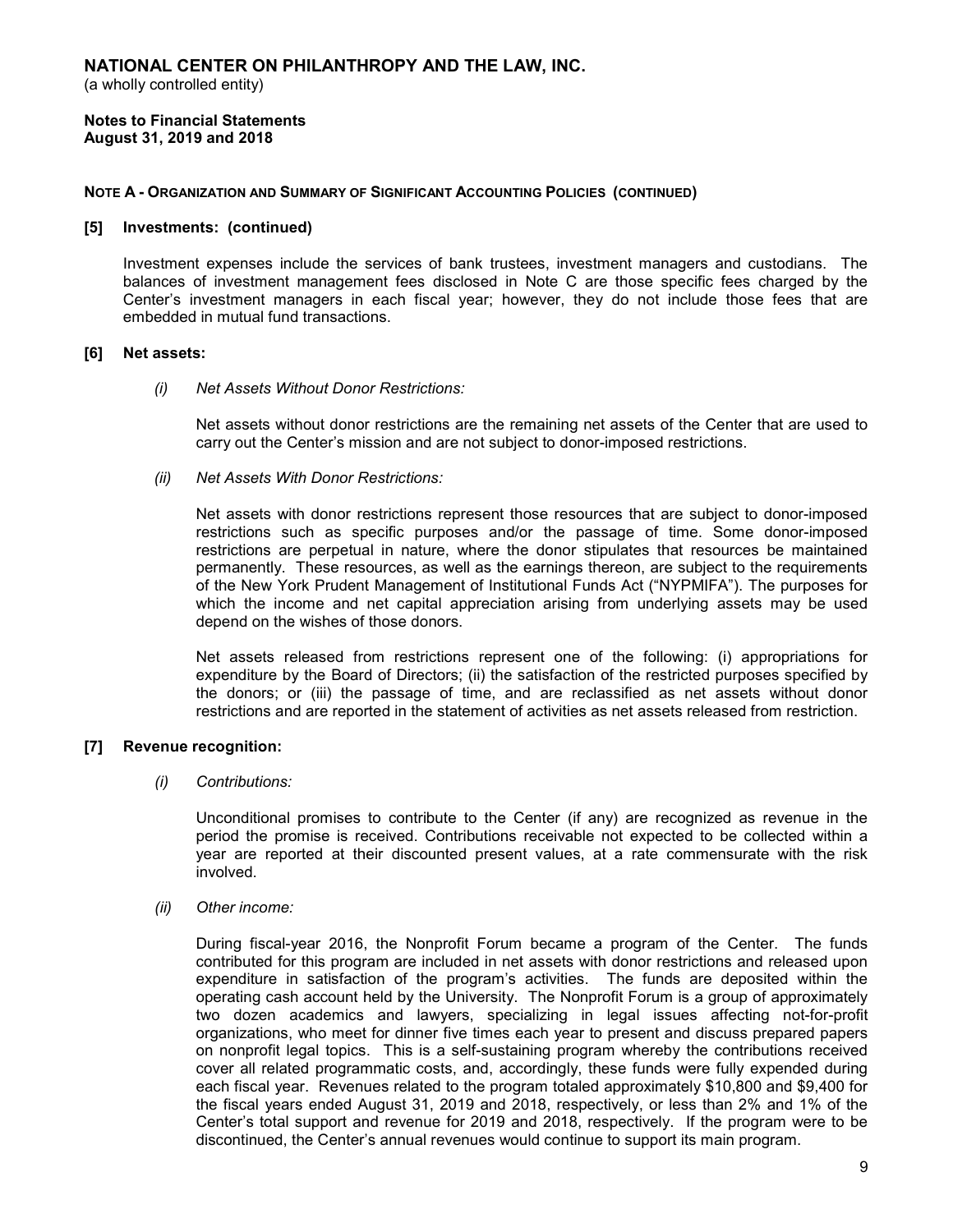(a wholly controlled entity)

Notes to Financial Statements August 31, 2019 and 2018

#### NOTE A - ORGANIZATION AND SUMMARY OF SIGNIFICANT ACCOUNTING POLICIES (CONTINUED)

#### [7] Revenue recognition: (continued)

(ii) Other income: (continued)

Also included in other income is financial support from the University, based on a matching agreement as further described in Note F.

#### [8] Functional allocation of expenses:

The costs of providing the various programs and supporting services have been summarized on a functional basis in the statements of activities. The statements of functional expenses present expenses by functional and natural classification. Natural expenses attributable to more than one functional expense category are allocated by management based on time and effort.

#### [9] Income taxes:

The Center is subject to the provisions of the Financial Accounting Standards Board's (the "FASB") Accounting Standards Codification ("ASC") Topic 740, Income Taxes, as it relates to accounting and reporting for uncertainty in income taxes. Because of the Center's general tax-exempt status, management believes ASC Topic 740 has not had, and is not anticipated to have, a material impact on the Center's financial statements.

#### [10] Upcoming accounting pronouncements:

#### Clarifying the Scope and the Accounting Guidance for Contributions Received and Contributions Made:

In June 2018, the FASB issued ASU 2018-08, Not-for-Profit Entities, Clarifying the Scope and the Accounting Guidance for Contributions Received and Contributions Made. This standard provides a framework for evaluating whether grants should be accounted for as exchange transactions or as nonexchange transactions. For non-exchange transactions, the new guidance clarifies whether arrangements are conditional or unconditional. The standard is effective for years beginning after December 15, 2018 for entities receiving resources and after December 15, 2019 for entities providing resources. As a resource provider, the Center will adopt this new standard for fiscal-year 2020.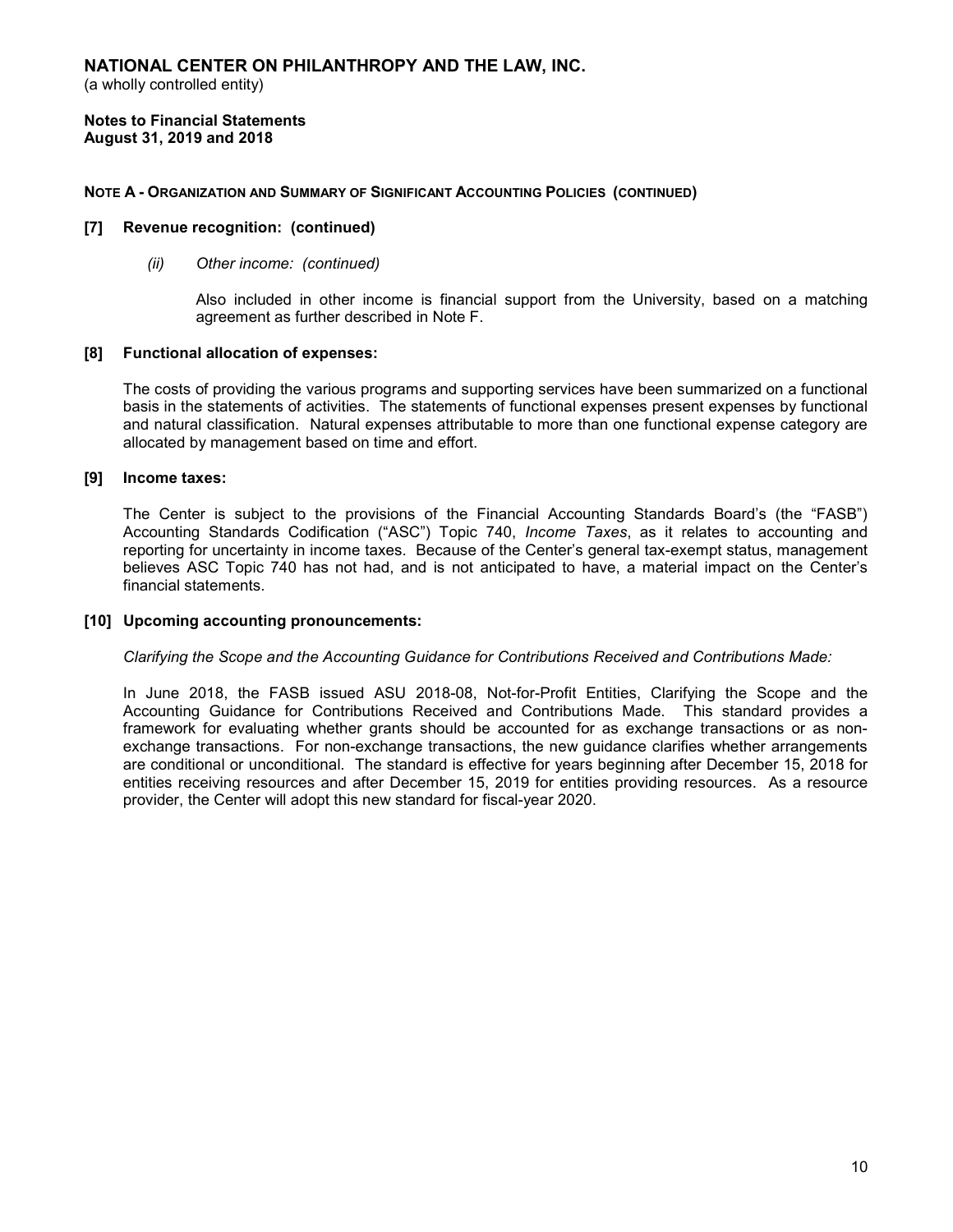#### Notes to Financial Statements August 31, 2019 and 2018

## NOTE A - ORGANIZATION AND SUMMARY OF SIGNIFICANT ACCOUNTING POLICIES (CONTINUED)

## [11] Restatement of net assets without donor restrictions:

Prior to the issuance of these financial statements, management determined that the Center had historically not applied a donor-specified spend formula for the \$2 million portion of its endowment related to professorship. Therefore, the Center is correcting its opening net asset categories to accurately reflect the value of the endowment as of September 1, 2017, based on proper application of this spend formula from the inception of the endowment and the net assets released from restrictions for the year ended August 31, 2018. The effect of this restatement is noted in the table below:

|                                             | <b>Net Assets</b><br><b>Without Donor</b><br><b>Restrictions</b><br><b>Year Ended</b><br><b>August 31, 2018</b> |            | <b>Net Assets With</b><br><b>Donor</b><br><b>Restrictions Year</b><br><b>Ended</b><br><b>August 31, 2018</b> |     | <b>Total Net Asset</b><br><b>Year Ended</b><br><b>August 31, 2018</b> |
|---------------------------------------------|-----------------------------------------------------------------------------------------------------------------|------------|--------------------------------------------------------------------------------------------------------------|-----|-----------------------------------------------------------------------|
| As previously reported, 9/1/2017            | S                                                                                                               | 4,232,274  | \$<br>2,956,140                                                                                              | \$. | 7,188,414                                                             |
| <b>Effect of restatement</b>                |                                                                                                                 | (432, 280) | 432,280                                                                                                      |     |                                                                       |
|                                             |                                                                                                                 |            |                                                                                                              |     |                                                                       |
| As restated, 9/1/2017                       | \$                                                                                                              | 3,799,994  | \$<br>3,388,420                                                                                              | \$  | 7,188,414                                                             |
|                                             |                                                                                                                 |            |                                                                                                              |     |                                                                       |
| Change in net assets as previously reported |                                                                                                                 | 399,492    | 599,543                                                                                                      |     | 999,035                                                               |
| Change in net assets released from          |                                                                                                                 |            |                                                                                                              |     |                                                                       |
| restrictions                                |                                                                                                                 | (86, 623)  | 86,623                                                                                                       |     |                                                                       |
|                                             |                                                                                                                 |            |                                                                                                              |     |                                                                       |
| Change in net assets, as restated           |                                                                                                                 | 312,869    | 686,166                                                                                                      |     | 999,035                                                               |
|                                             |                                                                                                                 |            |                                                                                                              |     |                                                                       |
| As restated 8/31/2018                       | \$.                                                                                                             | 4,112,863  | \$<br>4.074.586                                                                                              |     | \$8,187,449                                                           |
|                                             |                                                                                                                 |            |                                                                                                              |     |                                                                       |

#### NOTE B - CONTRIBUTIONS RECEIVABLE

At each fiscal year-end, contributions receivable were estimated to be due as follows:

|                                                | August 31, |          |              |  |  |  |
|------------------------------------------------|------------|----------|--------------|--|--|--|
|                                                |            | 2019     | 2018         |  |  |  |
|                                                |            |          |              |  |  |  |
| Less than one year                             |            | 300,000  | S<br>300,000 |  |  |  |
| One year to five years                         |            | 600.000  | 900,000      |  |  |  |
|                                                |            |          |              |  |  |  |
|                                                |            | 900,000  | 1.200.000    |  |  |  |
| Reduction of pledges due in excess of one year |            |          |              |  |  |  |
| to present value, at a discount rate of 3.6%   |            | (50.687) | (87,316)     |  |  |  |
|                                                |            |          |              |  |  |  |
|                                                |            | 849.31.  | 12.684       |  |  |  |

Management believes the amounts reported above to be fully collectible; accordingly, no allowance for doubtful account has been established.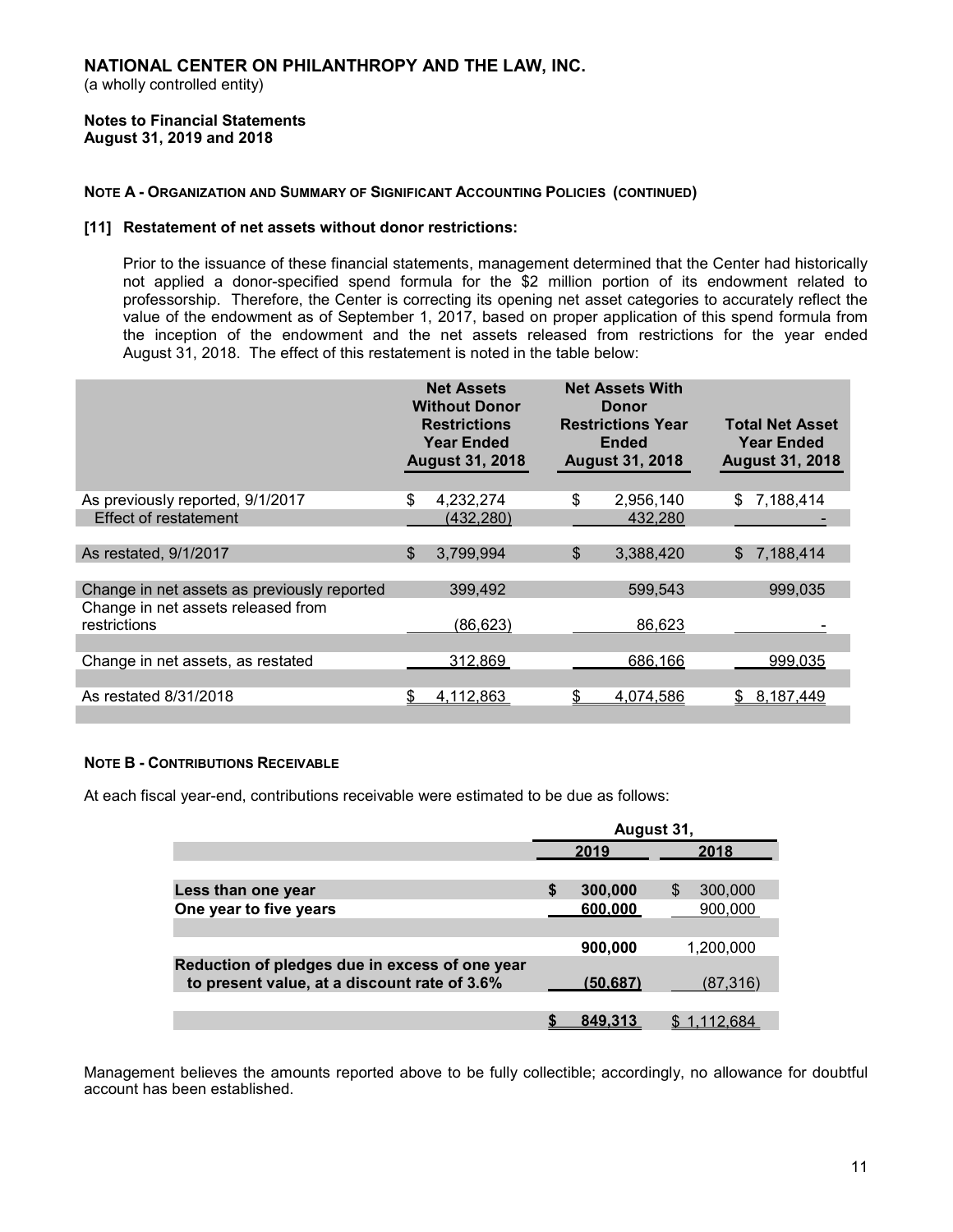#### Notes to Financial Statements August 31, 2019 and 2018

# NOTE C - INVESTMENTS

At each fiscal year-end, investments at fair value consisted of the following:

|                     | August 31, |           |    |           |  |  |
|---------------------|------------|-----------|----|-----------|--|--|
|                     |            | 2019      |    | 2018      |  |  |
|                     |            |           |    |           |  |  |
| Money-market fund   | S          | 26,683    | \$ | 171       |  |  |
| <b>Mutual funds</b> |            | 6.619.197 |    | 6,806,542 |  |  |
|                     |            |           |    |           |  |  |
|                     |            | 6.645.880 |    | 6.806.713 |  |  |

For each fiscal year, investment earnings consisted of the following:

|                              | Year Ended August 31, |    |            |  |  |  |
|------------------------------|-----------------------|----|------------|--|--|--|
|                              | 2019                  |    | 2018       |  |  |  |
|                              |                       |    |            |  |  |  |
| Interest and dividends       | \$<br>297,210         | \$ | 633,483    |  |  |  |
| <b>Realized gains</b>        | 113,554               |    | 145,137    |  |  |  |
| <b>Unrealized losses</b>     | (304.630)             |    | (497, 330) |  |  |  |
|                              |                       |    |            |  |  |  |
|                              | 106,134               |    | 281,290    |  |  |  |
|                              |                       |    |            |  |  |  |
| <b>Investment fees</b>       | (3.532)               |    | (4, 412)   |  |  |  |
|                              |                       |    |            |  |  |  |
| <b>Net investment income</b> | 102.602               | S  | 276,878    |  |  |  |

Authoritative guidance for fair-value measurements, ASC Topic 820, Fair Value Measurement, establishes a hierarchy of valuation methodologies based on the extent to which asset valuations are observable in the marketplace. The following describes the hierarchy of methodologies used to measure fair value of investments:

Fair value for Level 1 is based on quoted prices in actively traded markets that the Center has the ability to access for identical assets. Market price data is generally obtained from exchange or dealer markets. The Center does not adjust the quoted price for such assets.

Fair value for Level 2 is based on quoted prices for instruments similar to those held by the Center in actively traded markets, quoted prices for identical instruments held by the Center in markets that are not actively traded and model-based valuation techniques for which all significant assumptions are observable in the market or can be corroborated by observable market data. Inputs are obtained from various sources, including market participants, dealers, and brokers.

Fair value for Level 3 is based on valuation techniques used to assess prices that are unobservable, as the assets trade infrequently or not at all.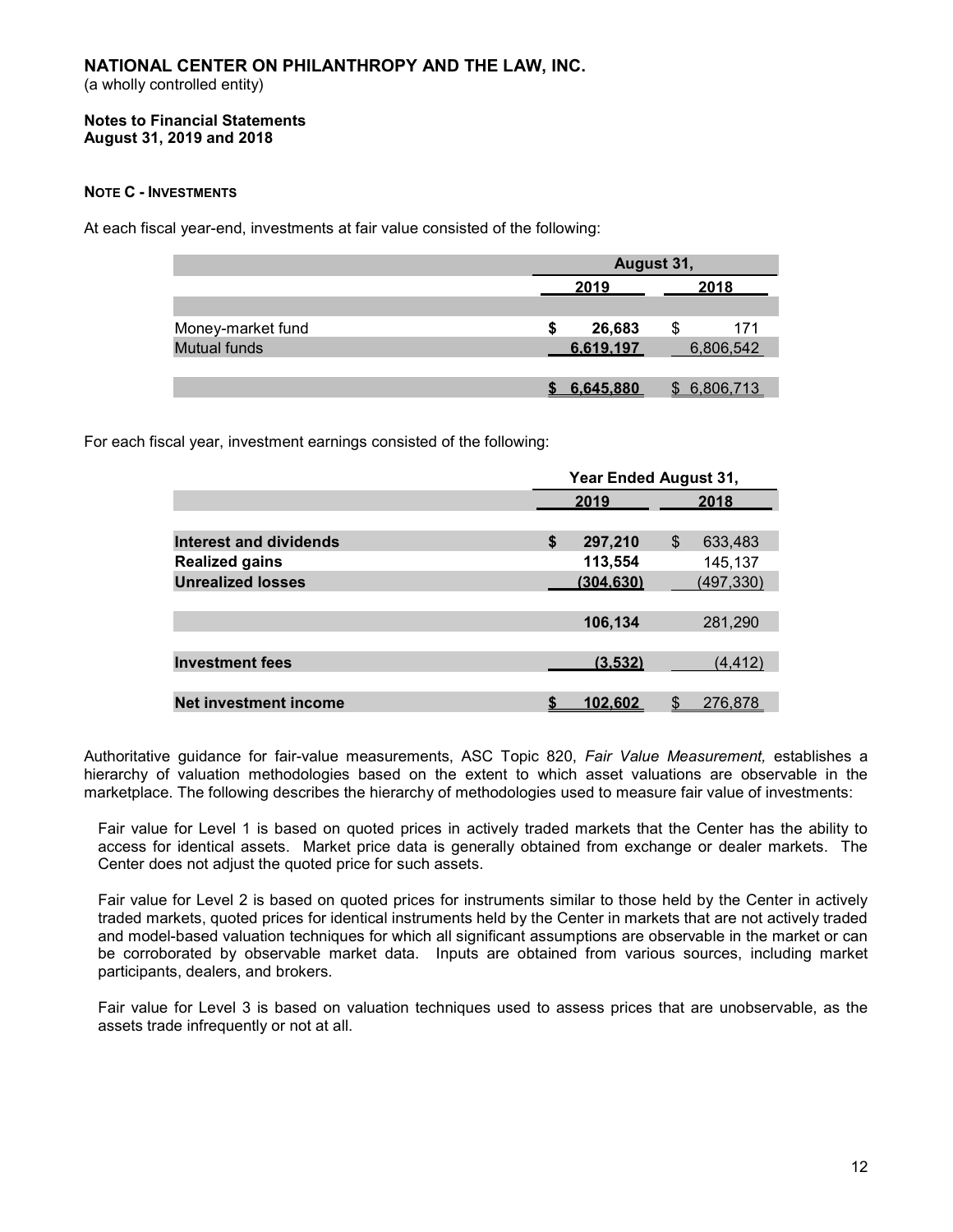(a wholly controlled entity)

#### Notes to Financial Statements August 31, 2019 and 2018

## NOTE C - INVESTMENTS (CONTINUED)

The availability of observable market data is monitored to assess the appropriate classification of financial instruments within the fair-value hierarchy. Changes in economic conditions or valuation techniques may require the transfer of financial instruments from one level to another. In such instances, the transfer is reported at the beginning of the reporting period.

The Center's investments at August 31, 2019 and 2018 were all considered to be in Level 1. During fiscalyears 2019 and 2018, there were no transfers among Levels 1, 2 or 3.

# NOTE D - CONCENTRATION OF REVENUE

Approximately 69% and 70% of the Center's total support was provided by one donor, during fiscal-years 2019 and 2018, respectively. Due to the contributions the Center receives from various donors in each year, the Center is not solely reliant on any particular donor.

# NOTE E - RETIREMENT PLAN

The employees of the University who are affiliated with the Center participate in an Internal Revenue Service Section 403(b) defined-contribution plan with the University. Pension costs charged to operations were \$47,718 and \$41,307 for fiscal-years 2019 and 2018, respectively.

#### NOTE F - RELATED-PARTY TRANSACTIONS

The Center rents a furnished office from the University, and utilizes various services of the University's School of Law, including library resources and computer technology. The Center reimburses the University for the costs of the office and related services, as well as for the compensation of Center employees who are paid directly by the University. The University also provides the Center with some immaterial administrative support. In addition, the Center receives financial support from the University, based on a matching agreement, the amount of which was \$290,000 during fiscal-years 2019 and 2018, and which is included as other income in the accompanying statements of activities.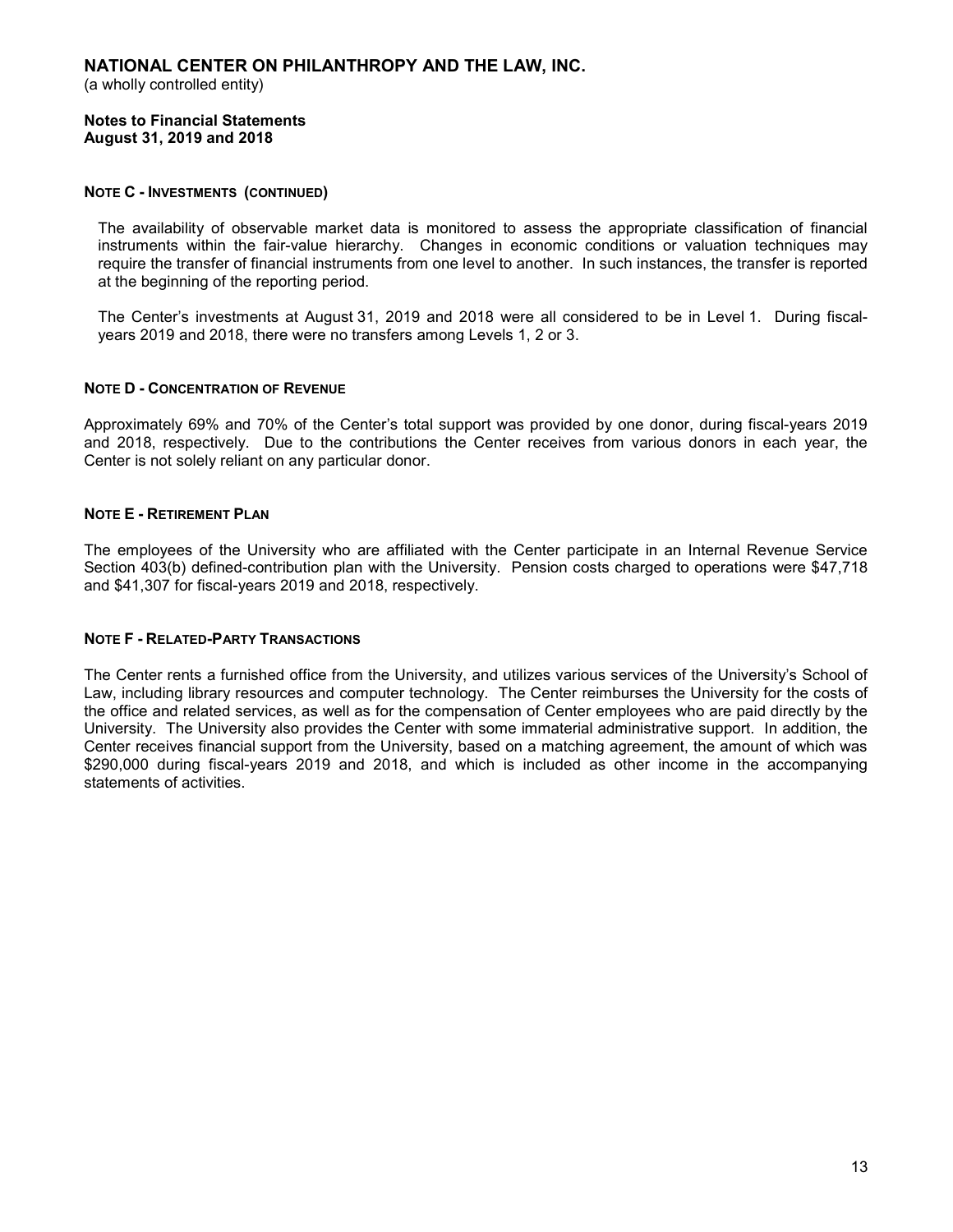(a wholly controlled entity)

#### Notes to Financial Statements August 31, 2019 and 2018

# NOTE G - NET ASSETS WITH DONOR RESTRICTIONS

At each fiscal year-end, net assets with donor restrictions were associated with the following:

|                                             | August 31,         |               |  |  |
|---------------------------------------------|--------------------|---------------|--|--|
|                                             | 2019               | 2018          |  |  |
|                                             |                    | (as restated) |  |  |
|                                             |                    |               |  |  |
| Perpetual in nature:                        |                    |               |  |  |
| Professorship                               | 2,000,000<br>\$    | \$2,000,000   |  |  |
| Other – general activities                  | 285.400            | 285,400       |  |  |
|                                             |                    |               |  |  |
| Total perpetual in nature                   | <u>2.285.400</u>   | 2,285,400     |  |  |
|                                             |                    |               |  |  |
| Purpose restrictions:                       |                    |               |  |  |
| Scholarships and fellowships                | 259,383            | 199,399       |  |  |
| Conferences                                 | 125,843            | 135,603       |  |  |
| Scientific, literary, and education efforts | 639                | 639           |  |  |
| Professorship                               | 238,768            | 340,861       |  |  |
| Time restrictions                           | 849.313            | 1,112,684     |  |  |
|                                             |                    |               |  |  |
| Total purpose and time restricted           | <u>1.473.946</u>   | 1,789,186     |  |  |
|                                             |                    |               |  |  |
|                                             | <u>\$3,759,346</u> | \$4,074,586   |  |  |

During each fiscal year, net assets released from restrictions as the result of satisfying donor restrictions were as follows:

|                                 | August 31, |    |               |  |
|---------------------------------|------------|----|---------------|--|
|                                 | 2019       |    | 2018          |  |
|                                 |            |    | (as restated) |  |
|                                 |            |    |               |  |
| Purpose restrictions satisfied: |            |    |               |  |
| Scholarships and fellowships    | \$<br>16   | \$ | 7,781         |  |
| Conferences                     | 39,760     |    | 37,415        |  |
| Professorship                   | 133,243    |    | 149,971       |  |
| Nonprofit Forum                 | 10,828     |    | 9,439         |  |
| Time restrictions satisfied     | 300.000    |    | 473,723       |  |
|                                 |            |    |               |  |
|                                 | 483.84     |    |               |  |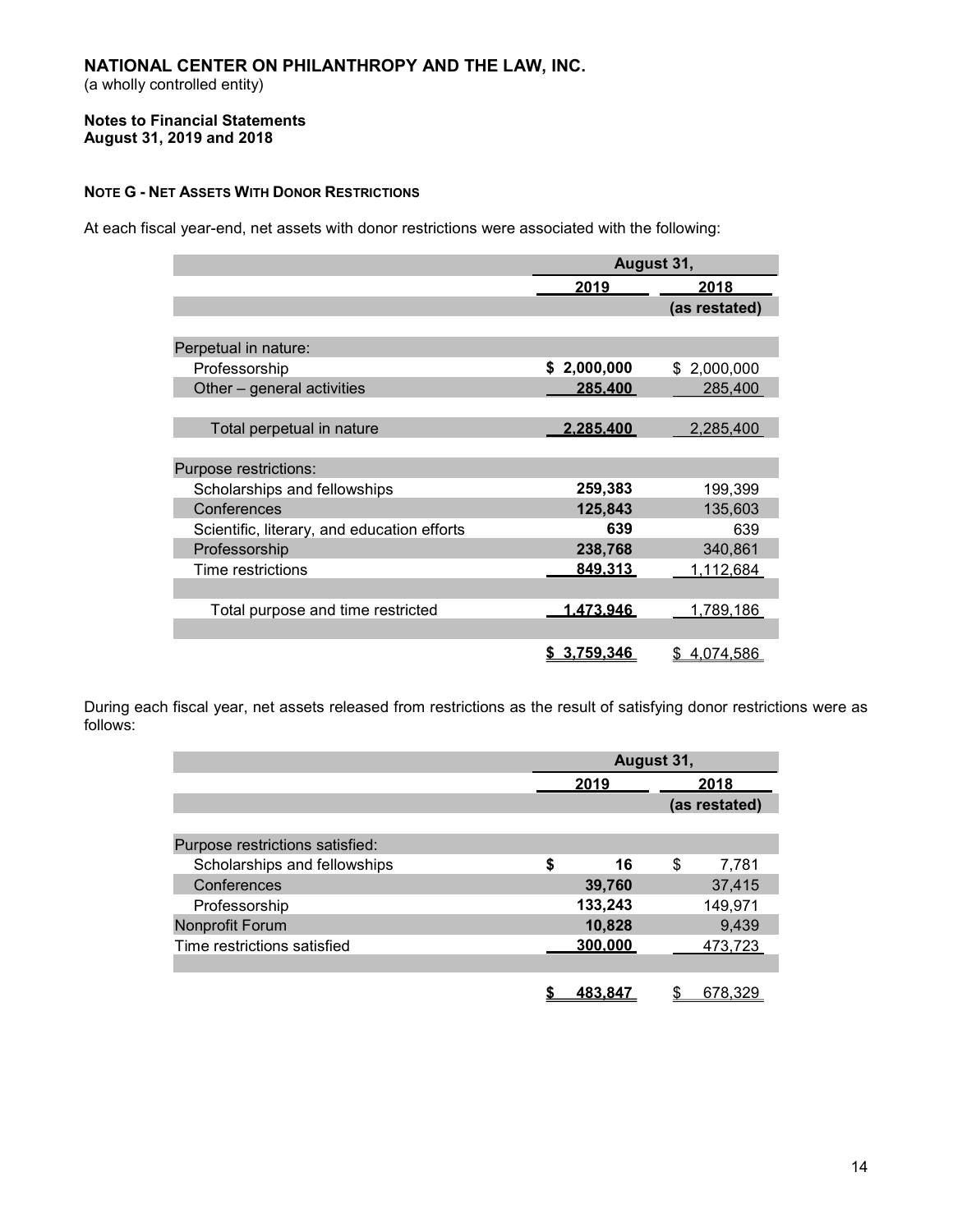(a wholly controlled entity)

Notes to Financial Statements August 31, 2019 and 2018

## NOTE H - ENDOWMENT

#### [1] The endowment:

The Center's endowment consists entirely of donor-restricted funds, of which \$2,000,000 was established for the purpose of a professorship and the balance was established to fund general activities. The Center does not have any funds designated by the Board of Directors to function as endowment.

#### [2] Interpretation of relevant law:

The terms of NYPMIFA are applicable to the Center. NYPMIFA principally addresses (i) the management and investment of all of a not-for-profit entity's "institutional funds" (which are mainly the financial assets of the entity and which exclude programmatic assets such as buildings or operating facilities), and (ii) the appropriations by the governing board of earnings derived from both donor-restricted and board-designated endowment funds. In essence, NYPMIFA requires all of the financial resources of the entity to be used in a "prudent" fashion, with the express approval and action of the governing board. The Board of Directors continues to adhere to NYPMIFA's requirements. Under NYPMIFA, the Center is not required to maintain the purchasing power of the original gift amount contributed to an endowment fund, unless a donor stipulates the contrary. As a result, when reviewing its donor-restricted endowment funds, the Center considers a fund to be underwater if the fair value of the fund is less than the sum of the original value of the initial and subsequent gift amounts donated to the fund and any accumulations to the fund that are required to be maintained in perpetuity.

|                                                      | August 31,         |                  |  |
|------------------------------------------------------|--------------------|------------------|--|
|                                                      | 2019               | 2018             |  |
|                                                      |                    | (as restated)    |  |
|                                                      |                    |                  |  |
| Endowment net assets and the earnings                |                    |                  |  |
| thereon, beginning of the fiscal year                | <u>\$2.626.261</u> | 2,690,511<br>\$. |  |
|                                                      |                    |                  |  |
| Investment return:                                   |                    |                  |  |
| Investment earnings, net                             | 89,161             | 194,760          |  |
| Net depreciation (realized and unrealized)           | (58.011)           | (109, 039)       |  |
|                                                      |                    |                  |  |
| Total net investment return                          | 31.150             | 85,721           |  |
|                                                      |                    |                  |  |
| Appropriation of endowment assets for<br>expenditure | <u>(133.243)</u>   | 149,971)         |  |
|                                                      |                    |                  |  |
| Endowment net assets and the earnings                |                    |                  |  |
| thereon, end of the fiscal year                      | 2.524.168          | 2.626.26<br>S    |  |

# [3] Changes in endowment net assets with donor restrictions during each fiscal year:

#### [4] Endowment objectives:

The Center has adopted investment and spending policies for endowment assets that attempt to provide a predictable stream of funding to objectives supported by its endowment, while seeking to maintain the purchasing power of the endowment assets.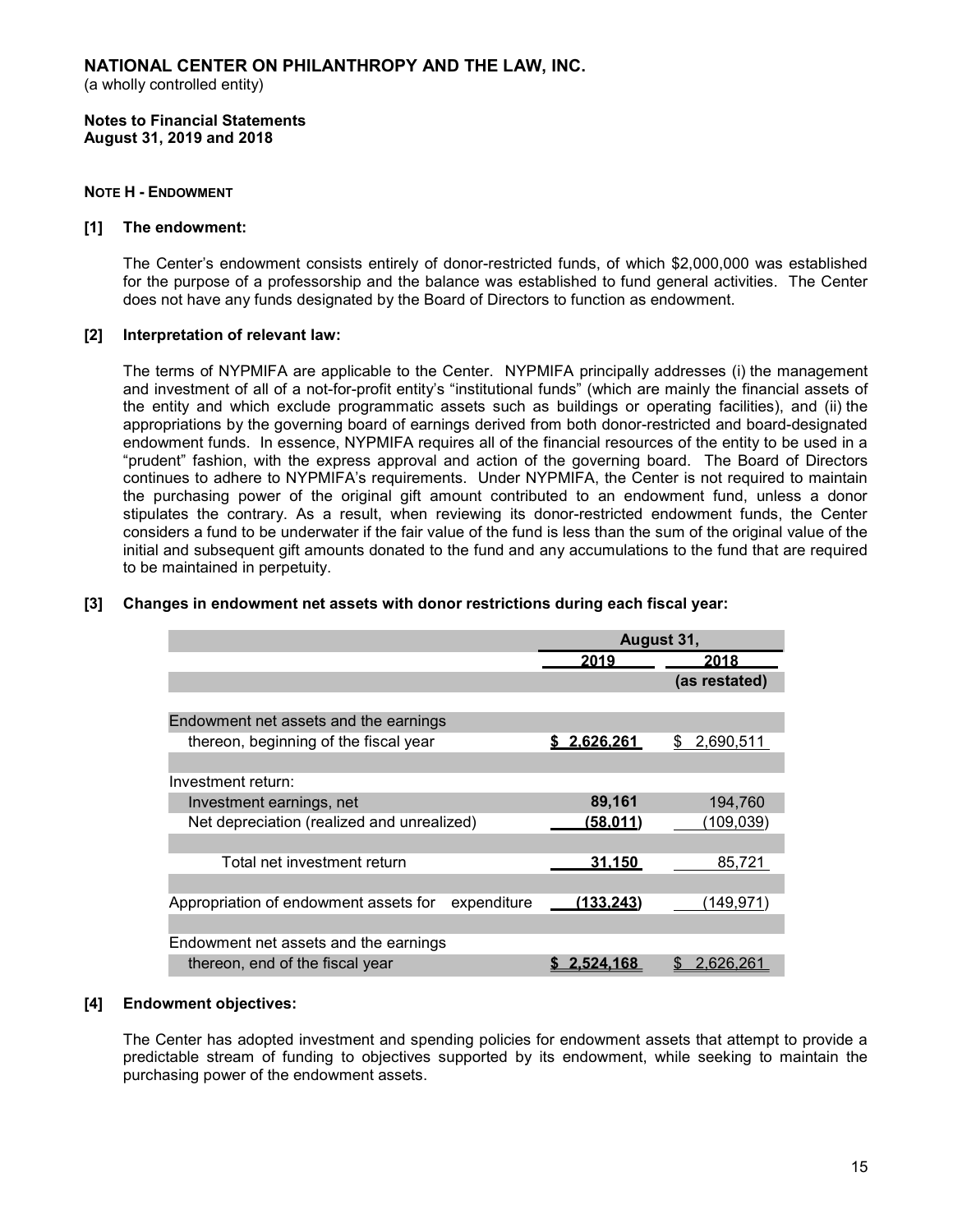(a wholly controlled entity)

Notes to Financial Statements August 31, 2019 and 2018

## NOTE H - ENDOWMENT (CONTINUED)

## [5] Funds with deficiencies:

Due to unfavorable market fluctuations, from time-to-time the fair value of assets associated with individual donor-restricted endowment funds may decline below the historical dollar value of the donors' original restricted contributions. Under the terms of NYPMIFA, the Center has no responsibility to restore such decreases in value. There were no such deficiencies as of August 31, 2019 or 2018.

## [6] Spending policy and relationship to underwater endowments:

With respect to the \$2 million component of the endowment restricted for professorship, the donor has specified a spend policy whereby appropriation in each fiscal-year is to be the lesser of 5% of the beginning value of the endowment in a particular year, or the expense related to professorship. The Center adheres to this spend formula each year. For the remaining portion of the endowment, in 2012, the Board adopted a spending policy in the context of the Center's overall financial performance to maintain a prudent investment of the endowment assets. Each year, the Center's Board of Directors plans to appropriate for expenditure an amount from the Center's endowment funds that is determined to be prudent, after consideration of the eight factors listed in NYPMIFA. The Center has a policy that permits spending from underwater endowment funds depending on the degree to which the fund is underwater, unless otherwise precluded by donor intent.

#### NOTE I - LIQUIDITY AND AVAILABILITY OF RESOURCES

The following reflects the Center's financial assets available for general use within one year of the statements of financial position date:

|                                                                             | August 31, |                  |                 |
|-----------------------------------------------------------------------------|------------|------------------|-----------------|
|                                                                             |            | 2019             | 2018            |
|                                                                             |            |                  | (as restated)   |
|                                                                             |            |                  |                 |
|                                                                             |            |                  |                 |
| Cash and cash equivalents                                                   | \$         | 291,743          | \$<br>26,000    |
| Cash held by New York University                                            |            |                  | 239,699         |
| Contributions receivable, net                                               |            | 849,313          | 1,112,684       |
| Dividends receivable                                                        |            | 44               | 2,353           |
| Investments                                                                 |            | 6.645.880        | 6,806,713       |
|                                                                             |            |                  |                 |
| Total financial assets available within one year                            |            | <u>7.786.980</u> | 8,187,449       |
|                                                                             |            |                  |                 |
| Less: amounts unavailable for general expenditures within one year, due to: |            |                  |                 |
| Restricted by donors with:                                                  |            |                  |                 |
| Perpetual in nature                                                         |            | (2, 285, 400)    | (2, 285, 400)   |
| Purpose and time restrictions                                               |            | (1.173.946)      | (1, 489, 186)   |
|                                                                             |            |                  |                 |
| Total amounts unavailable for general expenditure within one year           |            | (3.459.346)      | (3,774,586)     |
|                                                                             |            |                  |                 |
| Total financial assets available to meet cash needs for                     |            |                  |                 |
| general expenditures within one year                                        |            | 4,327,634        | 4,412,863<br>\$ |